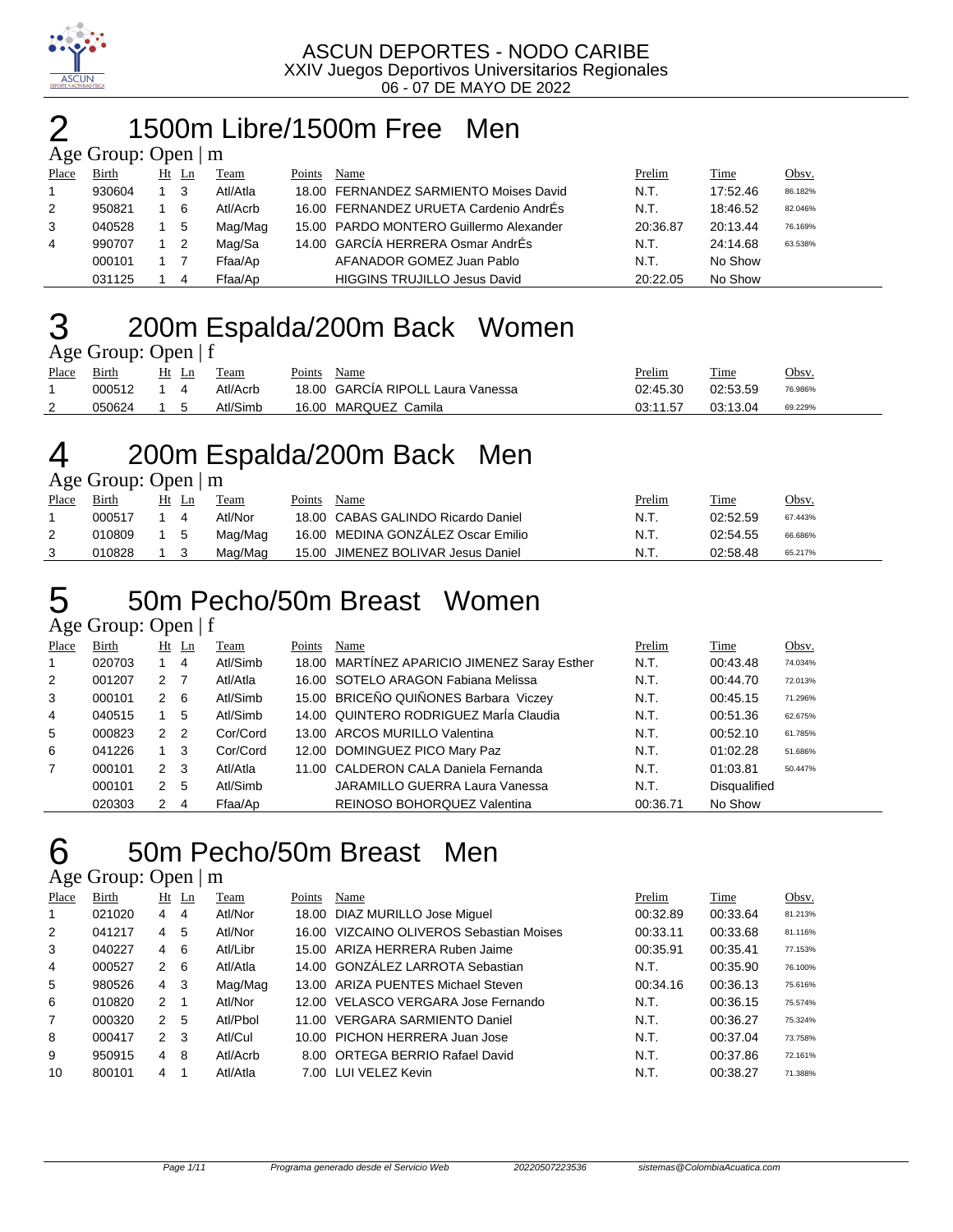

#### ASCUN DEPORTES - NODO CARIBE XXIV Juegos Deportivos Universitarios Regionales

06 - 07 DE MAYO DE 2022

|    | Continuing Event: 6 |                      |                | 50m Pecho/50m Breast Age Group: OPEN   M |      |                                        |          |                     |         |
|----|---------------------|----------------------|----------------|------------------------------------------|------|----------------------------------------|----------|---------------------|---------|
| 11 | 040922              |                      | 6              | Atl/Acrb                                 |      | 6.00 DE LA ROSA OJEDA Daniel Isaac     | N.T.     | 00:38.33            | 71.276% |
| 12 | 020423              | $\mathbf{2}^{\circ}$ | -8             | Cor/Cord                                 |      | 5.00 LOPEZ GERMAN Joel Andres          | N.T.     | 00:38.51            | 70.943% |
| 13 | 040528              | 4                    | -7             | Mag/Mag                                  |      | 4.00 PARDO MONTERO Guillermo Alexander | 00:41.62 | 00:39.77            | 68.695% |
| 14 | 030918              | 4                    | 2              | Atl/Simb                                 | 3.00 | ARCE KANDLAR Elias Gabriel             | 00:41.05 | 00:39.80            | 68.643% |
| 15 | 000918              | $\mathbf{2}$         | $\overline{2}$ | Atl/Simb                                 | 2.00 | SALCEDO FIGUEROA Hesed Elias           | N.T.     | 00:40.07            | 68.181% |
| 16 | 981009              | 3                    | 5              | Atl/Atla                                 | 1.00 | SARMIENTO AREVALO Joel Antonio         | N.T.     | 00:45.69            | 59.794% |
| 17 | 000101              | $\mathbf{2}^{\circ}$ | 4              | Atl/Atla                                 |      | GARCÍA OSORIO Eder Julian              | N.T.     | 00:46.98            | 58.152% |
| 18 | 000101              | 3                    | $\overline{2}$ | Mag/Sa                                   |      | PEREZ DURAN Edwin Ronny                | N.T.     | 00:47.62            | 57.371% |
| 19 | 000101              | 3                    |                | Atl/Atla                                 |      | <b>GAVIRIA CARDONA Andres Felipe</b>   | N.T.     | 00:47.93            | 57.000% |
| 20 | 000101              | 3                    | -8             | Atl/Acrb                                 |      | MANGA Jahel David                      | N.T.     | 00:48.12            | 56.775% |
| 21 | 980425              | 3                    | 4              | Atl/Acrb                                 |      | TORRES DAZA Daniel Eduardo             | N.T.     | 01:01.29            | 44.575% |
|    | 000101              | 3                    | -6             | Atl/Simb                                 |      | <b>ANILLO POLO Luis Enrique</b>        | N.T.     | Disqualified        |         |
|    | 000101              | 3                    | 7              | Atl/Simb                                 |      | <b>CURE DIAZ Anibal Junior</b>         | N.T.     | <b>Disqualified</b> |         |
|    | 010804              | $\mathbf{2}$         | -7             | Atl/Atla                                 |      | PAYARES CARDENAS Jose Orlando          | N.T.     | <b>Disqualified</b> |         |
|    | 030506              |                      | 5              | Atl/Acrb                                 |      | <b>CUELLAR PEREZ Mateo Javier</b>      | N.T.     | No Show             |         |
|    | 021126              |                      | 4              | Ffaa/Ap                                  |      | DE LAS SALAS DE LA ROSA Isajas         | N.T.     | No Show             |         |
|    | 031125              | $\overline{1}$       | 3              | Ffaa/Ap                                  |      | <b>HIGGINS TRUJILLO Jesus David</b>    | N.T.     | No Show             |         |
|    | 000101              | 3                    | 3              | Atl/Acrb                                 |      | ROBLES PAEZ Breyner David              | N.T.     | No Show             |         |

#### 100m Libre/100m Free Women Age Group: Open | f

|                | $1.50$ ergap. open   1 |                |                |          |        |                                              |          |          |         |
|----------------|------------------------|----------------|----------------|----------|--------|----------------------------------------------|----------|----------|---------|
| Place          | Birth                  |                | $Ht$ Ln        | Team     | Points | Name                                         | Prelim   | Time     | Obsv.   |
|                | 000512                 | 2              | $\overline{4}$ | Atl/Acrb |        | 18.00 GARCÍA RIPOLL Laura Vanessa            | 01:06.83 | 01:08.80 | 80.247% |
| $\overline{2}$ | 020506                 | $\mathbf{2}$   | -5             | Atl/Simb |        | 16.00 AVENDAÑO DONADO Daniela Carolina       | 01:13.72 | 01:11.09 | 77.662% |
| 3              | 050624                 | $2 \quad 3$    |                | Atl/Simb |        | 15.00 MARQUEZ Camila                         | 01:15.02 | 01:14.87 | 73.741% |
| 4              | 020703                 | $0\quad 0$     |                | Atl/Simb |        | 14.00 MARTINEZ APARICIO JIMENEZ Saray Esther | 01:16.86 | 01:16.11 | 72.540% |
| 5              | 000101                 | 2 <sub>7</sub> |                | Atl/Simb |        | 13.00 BRICEÑO QUIÑONES Barbara Viczey        | N.T.     | 01:17.37 | 71.358% |
| 6              | 001123                 |                | 4              | Cor/Cord |        | 12.00 FRANCO FIGUEREDO Aida Mercedes         | N.T.     | 01:27.57 | 63.047% |
| $\overline{7}$ | 040515                 |                | 5              | Atl/Simb |        | 11.00 QUINTERO RODRIGUEZ María Claudia       | N.T.     | 01:36.27 | 57.349% |
| 8              | 000101                 | 2 <sub>2</sub> |                | Atl/Atla |        | 10.00 LAPLACELIERE SEMPRUN Clara Elena       | N.T.     | 01:46.79 | 51.700% |
| 9              | 041226                 |                | -3             | Cor/Cord |        | 8.00 DOMINGUEZ PICO Mary Paz                 | N.T.     | 01:48.17 | 51.040% |
|                | 800101                 | $2 \quad 6$    |                | Atl/Simb |        | ALTAMAR LAMBRAÑO Angie Paola                 | N.T.     | No Show  |         |
|                | 000101                 | 2              |                | Atl/Simb |        | JARAMILLO GUERRA Laura Vanessa               | N.T.     | No Show  |         |

## 100m Libre/100m Free Men

| Place | Birth  |                | Ht Ln          | Team     | Points | Name                                   | Prelim   | Time     | Obsv.   |
|-------|--------|----------------|----------------|----------|--------|----------------------------------------|----------|----------|---------|
| 1     | 950821 | $\overline{4}$ | 4              | Atl/Acrb |        | 18.00 FERNANDEZ URUETA Cardenio AndrEs | 00:51.23 | 00:54.48 | 92.254% |
| 2     | 030427 | $\overline{4}$ | 5              | Atl/Libr |        | 16.00 REDONDO FERRER Jose Manuel       | 00:56.99 | 00:57.93 | 86.760% |
| 3     | 991109 | $\mathcal{P}$  | 3              | Cor/Cord |        | 15.00 BERRIO BERRIO Camilo Jose        | N.T.     | 00:59.87 | 83.949% |
| 4     | 040227 | $\overline{4}$ | $\overline{7}$ | Atl/Libr |        | 14.00 ARIZA HERRERA Ruben Jaime        | 01:02.40 | 01:01.85 | 81.261% |
| 5     | 010804 | 1              | 6              | Atl/Atla |        | 13.00 PAYARES CARDENAS Jose Orlando    | N.T.     | 01:02.58 | 80.313% |
| 6     | 020204 | $\overline{4}$ | 8              | Atl/Simb |        | 12.00 MARTÍNEZ MEJÍA Jesus David       | 01:03.33 | 01:02.96 | 79.828% |
| 7     | 040528 | 4              | 1              | Mag/Mag  | 11.00  | PARDO MONTERO Guillermo Alexander      | 01:03.03 | 01:03.04 | 79.727% |
| 8     | 981028 | $\mathcal{P}$  | 5              | Atl/Simb | 10.00  | MARRUGO MONTANO Cristian Camilo        | N.T.     | 01:03.47 | 79.187% |
| 9     | 000918 | $\mathbf{1}$   | 5              | Atl/Simb |        | 8.00 SALCEDO FIGUEROA Hesed Elias      | N.T.     | 01:05.40 | 76.850% |
| 10    | 800101 | 3              | 1              | Atl/Atla |        | 7.00 LUI VELEZ Kevin                   | N.T.     | 01:05.89 | 76.279% |
| 11    | 020423 | $\overline{1}$ | 7              | Cor/Cord |        | 6.00 LOPEZ GERMAN Joel Andres          | N.T.     | 01:06.34 | 75.761% |
| 12    | 030918 | 3              | 5              | Atl/Simb |        | 5.00 ARCE KANDLAR Elias Gabriel        | 01:05.32 | 01:09.99 | 71.810% |
| 13    | 010604 | $\overline{1}$ | 3              | Atl/Simb | 4.00   | MERCADO ESPINOZA Jorge Isaac           | N.T.     | 01:15.36 | 66.693% |
| 14    | 000101 | $\mathcal{P}$  | 1              | Cor/Cord |        | 3.00 GUZMAN AGUIRRE Jorge Alejandro    | N.T.     | 01:15.49 | 66.578% |
| 15    | 021020 | $\mathcal{R}$  | $\overline{2}$ | Atl/Nor  |        | 2.00 DIAZ MURILLO Jose Miguel          | 01:08.73 | 01:16.16 | 65.993% |
| 16    | 000517 |                | 4              | Atl/Nor  |        | 1.00 CABAS GALINDO Ricardo Daniel      | N.T.     | 01:19.01 | 63.612% |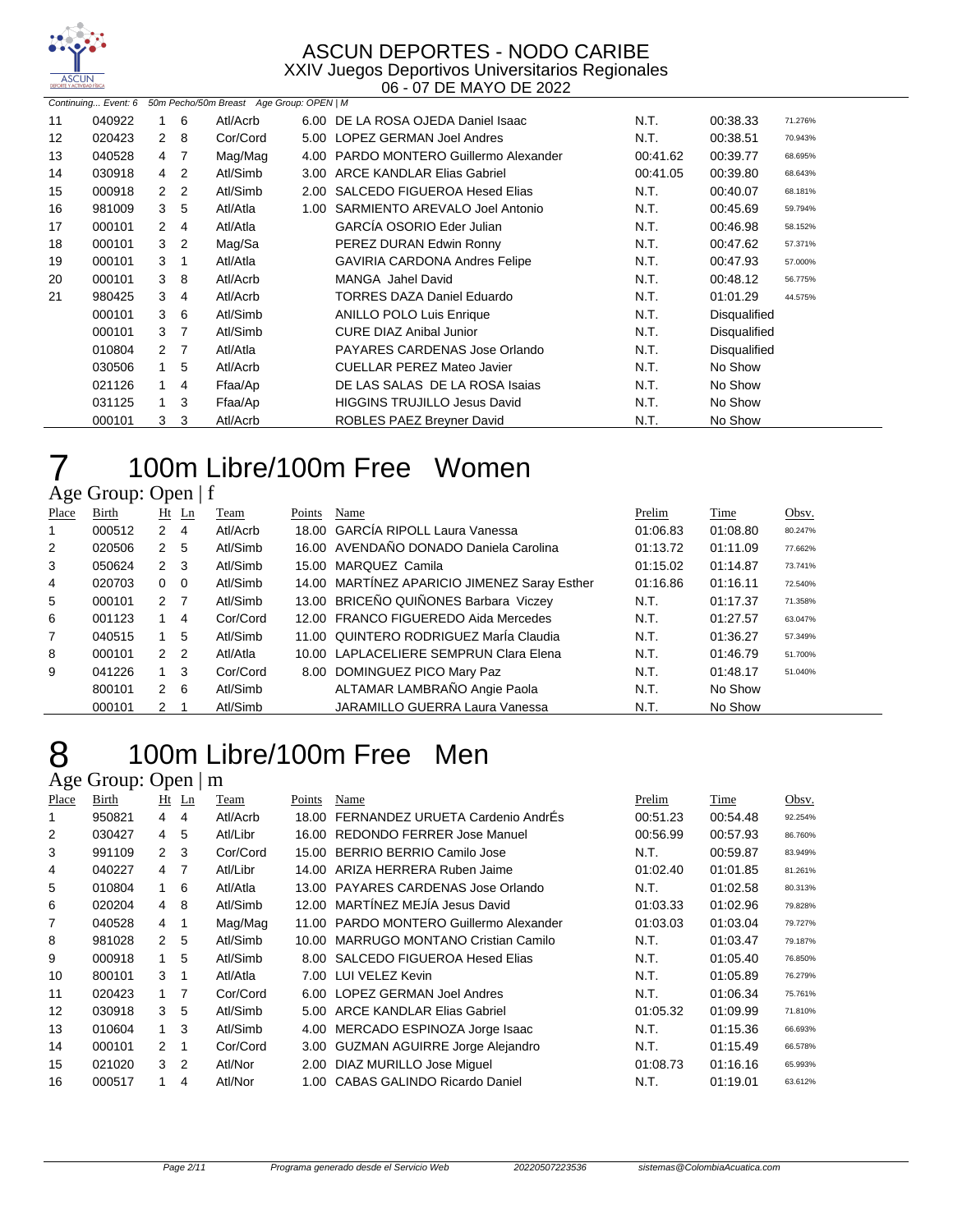

|    | Continuing Event: 8 |                |                | 100m Libre/100m Free Age Group: OPEN   M |                                     |          |                     |         |
|----|---------------------|----------------|----------------|------------------------------------------|-------------------------------------|----------|---------------------|---------|
| 17 | 950915              | 3              | -8             | Atl/Acrb                                 | ORTEGA BERRIO Rafael David          | N.T.     | 01:19.17            | 63.484% |
| 18 | 000101              | $2\quad 6$     |                | Mag/Sa                                   | PEREZ DURAN Edwin Ronny             | N.T.     | 01:25.73            | 58.626% |
| 19 | 010810              | $\mathbf{1}$   | 2              | Atl/Simb                                 | ROJAS SANCHEZ AndrÉs                | N.T.     | 01:25.97            | 58.462% |
|    | 000101              | 2 <sub>2</sub> |                | Atl/Simb                                 | <b>CURE DIAZ Anibal Junior</b>      | N.T.     | <b>Disqualified</b> |         |
|    | 980526              | $2 \quad 4$    |                | Mag/Mag                                  | <b>ARIZA PUENTES Michael Steven</b> | N.T.     | No Show             |         |
|    | 030719              | 4              | $\overline{2}$ | Ffaa/Ap                                  | <b>BAUTISTA VARGAS Alejandro</b>    | 01:01.96 | No Show             |         |
|    | 010113              | $\overline{4}$ | 6              | Ffaa/Ap                                  | BEJARANO GONZÁLEZ Neider Alfonso    | 00:57.73 | No Show             |         |
|    | 991018              | $4 \quad 3$    |                | Ffaa/Ap                                  | CASTAÑO MONROY Diego Alejandro      | 00:57.08 | No Show             |         |
|    | 021126              | 3 <sub>7</sub> |                | Ffaa/Ap                                  | DE LAS SALAS DE LA ROSA Isajas      | 01:11.34 | No Show             |         |
|    | 031125              | 3 <sub>3</sub> |                | Ffaa/Ap                                  | <b>HIGGINS TRUJILLO Jesus David</b> | 01:05.44 | No Show             |         |
|    | 010828              | $3\quad 6$     |                | Mag/Mag                                  | JIMENEZ BOLIVAR Rafael Eduardo      | 01:06.47 | No Show             |         |
|    | 000101              | 2 <sub>7</sub> |                | Ffaa/Ap                                  | OSORIO CASTAÑEDA Julian David       | N.T.     | No Show             |         |
|    | 000417              | $2 \quad 8$    |                | Atl/Cul                                  | PICHON HERRERA Juan Jose            | N.T.     | No Show             |         |
|    | 020808              | 3              | $\overline{4}$ | Ffaa/Ap                                  | PUERTO FLOREZ AndrÉs Felipe         | 01:04.17 | No Show             |         |

# 9 200m Mariposa/200m Fly Women

Age Group: Open | f

| Place | $-$ .<br>Birth | Ht | Ln | eam    | $\sim$ $\sim$<br>Points | Name                                 | Prelim | $\overline{\phantom{a}}$<br>Time | Obsv. |
|-------|----------------|----|----|--------|-------------------------|--------------------------------------|--------|----------------------------------|-------|
|       | 020303         |    |    | taa/Ar |                         | REINOS<br>J BOHOROUEZ V<br>Valentina | N<br>. | Show<br>Nο                       |       |

# 10 200m Mariposa/200m Fly Men

Age Group: Open | m

| Place | Birth  | Ht | Ln  | Team     | Points | Name                                   | Prelim   | Time     | <u>Obsv.</u> |
|-------|--------|----|-----|----------|--------|----------------------------------------|----------|----------|--------------|
|       | 930604 |    | 5   | Atl/Atla |        | 18.00 FERNANDEZ SARMIENTO Moises David | N.T.     | 02:20.48 | 83.001%      |
| 2     | 030515 |    | 4   | Atl/Nor  |        | 16.00 GUTIERREZ URREGO Juan Jose       | 02:24.50 | 02:22.85 | 81.624%      |
| 3     | 010828 |    | - 6 | Mag/Mag  |        | 15.00 JIMENEZ BOLIVAR Rafael Eduardo   | N.T.     | 03:09.17 | 61.638%      |
|       | 000101 |    |     | Ffaa/Ap  |        | AFANADOR GOMEZ Juan Pablo              | N.T.     | No Show  |              |

# 11 4X50m Comb/4X50m Med Women

Age Group: Open | f<br>Place Birth Ht Ln

| --    |         |       |          |        |                                             |        |             |          |         |
|-------|---------|-------|----------|--------|---------------------------------------------|--------|-------------|----------|---------|
| Place | Birth   | Ht Ln | Team     | Points | Name                                        | Prelim | T.1th.Relav | T.Team   | Obsv.   |
|       | RF01102 |       | Atl/Simb |        | 36.00 Opef AvendaÑo Donado Daniela Carolina | N.T.   | N.T.        | 02:39.06 | 74.444% |
|       |         |       |          |        | Opef BriceÑo QuiÑones Barbara Viczey        |        |             |          |         |
|       |         |       |          |        | Opef Martinez Aparicio Jimenez Saray Esther |        |             |          |         |
|       |         |       |          |        | Opef Marquez Camila                         |        |             |          |         |

#### 12 4X50m Comb/4X50m Med Men Age Group: Open | m

|       | $1.50$ order. open   m |    |    |          |        |                                                                                                                                                         |        |             |          |         |
|-------|------------------------|----|----|----------|--------|---------------------------------------------------------------------------------------------------------------------------------------------------------|--------|-------------|----------|---------|
| Place | Birth                  | Ht | Ln | Team     | Points | Name                                                                                                                                                    | Prelim | T.1th.Relay | T.Team   | Obsv.   |
|       | RM01209                |    | 3  | Atl/Nor  | 36.00  | Opem Cabas Galindo Ricardo Daniel<br>Opem Diaz Murillo Jose Miguel<br>Opem Gutierrez Urrego Juan Jose<br>Opem Velasco Vergara Jose Fernando             | N.T.   | N.T.        | 02:02.80 | 83.331% |
| 2     | RM01210                |    | 6  | Atl/Atla | 32.00  | Opem Fernandez Sarmiento Moises David<br>Opem Payares Cardenas Jose Orlando<br>Opem Lui Velez Kevin<br>Opem GonzÁlez Larrota Sebastian                  | N.T.   | N.T.        | 02:05.33 | 81.648% |
| 3     | RM01208                |    | 5  | Mag/Mag  | 30.00  | Opem Medina GonzÁlez Oscar Emilio<br>Opem Ariza Puentes Michael Steven<br>Opem Jimenez Bolivar Rafael Eduardo<br>Opem Pardo Montero Guillermo Alexander | N.T.   | N.T.        | 02:09.82 | 78.825% |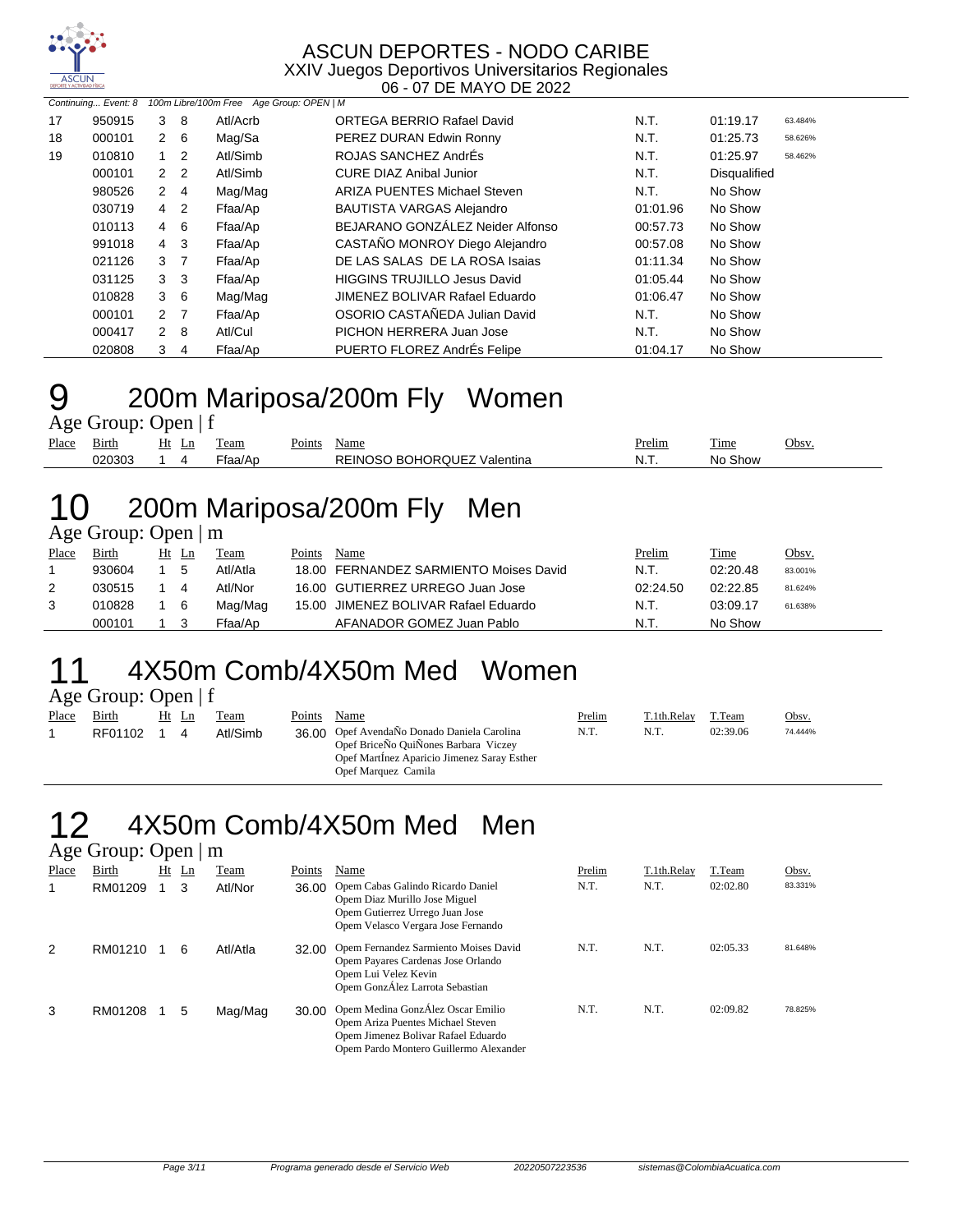

| Continuing Event: 12 4X50m Comb/4X50m Med |           |   |          | Age Group: OPEN   M |                                                                                                                                                |      |      |          |         |  |
|-------------------------------------------|-----------|---|----------|---------------------|------------------------------------------------------------------------------------------------------------------------------------------------|------|------|----------|---------|--|
| 4                                         | RM01206   | 4 | Atl/Simb |                     | 28.00 Opem Marrugo Montano Cristian Camilo<br>Opem Arce Kandlar Elias Gabriel<br>Opem Martinez Mejia Jesus David<br>Opem NuÑez Palacio Abraham | N.T. | N.T. | 02:16.70 | 74.857% |  |
| 5                                         | RM01211 1 |   | Atl/Acrb |                     | 26.00 Opem Ortega Berrio Rafael David<br>Opem Manga Jahel David<br>Opem De La Rosa Ojeda Daniel Isaac<br>Opem Fernandez Urueta Cardenio AndrÉs | N.T. | N.T. | 02:30.40 | 68.039% |  |

### 200m Libre/200m Free Women

Age Group: Open | f

| Place | Birth  | Ht       | Ln  | Team     | Points | Name                                   | <u>Prelim</u> | Time     | Obsv.   |
|-------|--------|----------|-----|----------|--------|----------------------------------------|---------------|----------|---------|
|       | 020506 |          |     | Atl/Simb |        | 18.00 AVENDAÑO DONADO Daniela Carolina | N.T.          | 02:45.81 | 72.782% |
| 2     | 800101 | $\Omega$ | - റ | Atl/Simb |        | 16.00 ALTAMAR LAMBRAÑO Angie Paola     | N.T.          | 03:58.40 | 50.621% |
|       | 000101 |          |     | Atl/Atla |        | 15.00 LAPLACELIERE SEMPRUN Clara Elena | N.T.          | 04:13.85 | 47.540% |

## 200m Libre/200m Free Men

Age Group: Open | m

| Place | Birth  |                | $Ht$ Ln        | Team     | Points | Name                                   | Prelim   | Time     | Obsv.   |
|-------|--------|----------------|----------------|----------|--------|----------------------------------------|----------|----------|---------|
| 1     | 950821 | $\overline{2}$ |                | Atl/Acrb |        | 18.00 FERNANDEZ URUETA Cardenio AndrÉs | N.T.     | 01:58.21 | 92.268% |
| 2     | 930604 | 2 <sub>7</sub> |                | Atl/Atla |        | 16.00 FERNANDEZ SARMIENTO Moises David | N.T.     | 02:01.54 | 89.740% |
| 3     | 030427 | $\overline{2}$ | -5             | Atl/Libr |        | 15.00 REDONDO FERRER Jose Manuel       | 02:11.50 | 02:13.61 | 81.633% |
| 4     | 020204 | 2 <sub>2</sub> |                | Atl/Simb |        | 14.00 MARTÍNEZ MEJÍA Jesus David       | 02:31.73 | 02:24.69 | 75.382% |
| 5     | 030918 | 2              | - 6            | Atl/Simb |        | 13.00 ARCE KANDLAR Elias Gabriel       | 02:31.26 | 02:41.88 | 67.377% |
| 6     | 010604 |                | 5              | Atl/Simb |        | 12.00 MERCADO ESPINOZA Jorge Isaac     | N.T.     | 02:55.66 | 62.092% |
|       | 000101 |                | 4              | Ffaa/Ap  |        | AFANADOR GOMEZ Juan Pablo              | N.T.     | No Show  |         |
|       | 991018 | 2              | $\overline{4}$ | Ffaa/Ap  |        | CASTAÑO MONROY Diego Alejandro         | 02:05.96 | No Show  |         |
|       | 031125 | $\overline{2}$ | -3             | Ffaa/Ap  |        | <b>HIGGINS TRUJILLO Jesus David</b>    | 02:22.18 | No Show  |         |
|       | 020808 |                | -3             | Ffaa/Ap  |        | PUERTO FLOREZ AndrÉs Felipe            | N.T.     | No Show  |         |

#### 15 50m Espalda/50m Back Women Age Group: Open | f

| Place | Birth  | Ht Ln | Team     | Points | Name                                   | Prelim   | Time     | Obsv.   |
|-------|--------|-------|----------|--------|----------------------------------------|----------|----------|---------|
| 1     | 000512 | 4     | Atl/Acrb |        | 18.00 GARCÍA RIPOLL Laura Vanessa      | 00:33.24 | 00:34.45 | 81.597% |
| 2     | 020506 | -5    | Atl/Simb |        | 16.00 AVENDAÑO DONADO Daniela Carolina | 00:40.25 | 00:39.16 | 71.782% |
| 3     | 050624 | - 3   | Atl/Simb |        | 15.00 MARQUEZ Camila                   | 00:40.45 | 00:40.24 | 69.856% |
| 4     | 040515 |       | Atl/Simb |        | 14.00 QUINTERO RODRIGUEZ Marla Claudia | N.T.     | 00:46.59 | 60.335% |
| 5     | 001123 | 2     | Cor/Cord |        | 13.00 FRANCO FIGUEREDO Aida Mercedes   | N.T.     | 00:47.09 | 59.694% |
| 6     | 041226 |       | Cor/Cord |        | 12.00 DOMINGUEZ PICO Mary Paz          | N.T.     | 00:57.73 | 48.692% |
|       | 000101 | 6     | Atl/Atla |        | 11.00 CALDERON CALA Daniela Fernanda   | N.T.     | 01:21.12 | 34.652% |

# 50m Espalda/50m Back Men

| Place | Birth  |               | Ht Ln | Team     | Points | Name                               | Prelim   | Time     | Obsv.   |
|-------|--------|---------------|-------|----------|--------|------------------------------------|----------|----------|---------|
|       | 030515 | 2             | 5     | Atl/Nor  |        | 18.00 GUTIERREZ URREGO Juan Jose   | 00:29.88 | 00:31.35 | 82.010% |
| 2     | 000527 |               | 5     | Atl/Atla |        | 16.00 GONZÁLEZ LARROTA Sebastian   | N.T.     | 00:33.23 | 77.370% |
| 3     | 800101 | $\mathcal{P}$ | 6     | Atl/Atla |        | 15.00 LUI VELEZ Kevin              | N.T.     | 00:33.97 | 75.684% |
| 4     | 000517 |               | 4     | Atl/Nor  |        | 14.00 CABAS GALINDO Ricardo Daniel | N.T.     | 00:35.27 | 72.895% |
| 5     | 010828 |               | -6    | Mag/Mag  |        | 13.00 JIMENEZ BOLIVAR Jesus Daniel | N.T.     | 00:35.71 | 71.997% |
| 6     | 000918 |               |       | Atl/Simb |        | 12.00 SALCEDO FIGUEROA Hesed Elias | N.T.     | 00:37.02 | 69.449% |
|       | 040922 |               | 8     | Atl/Acrb | 11.00  | DE LA ROSA OJEDA Daniel Isaac      | N.T.     | 00:37.30 | 68.928% |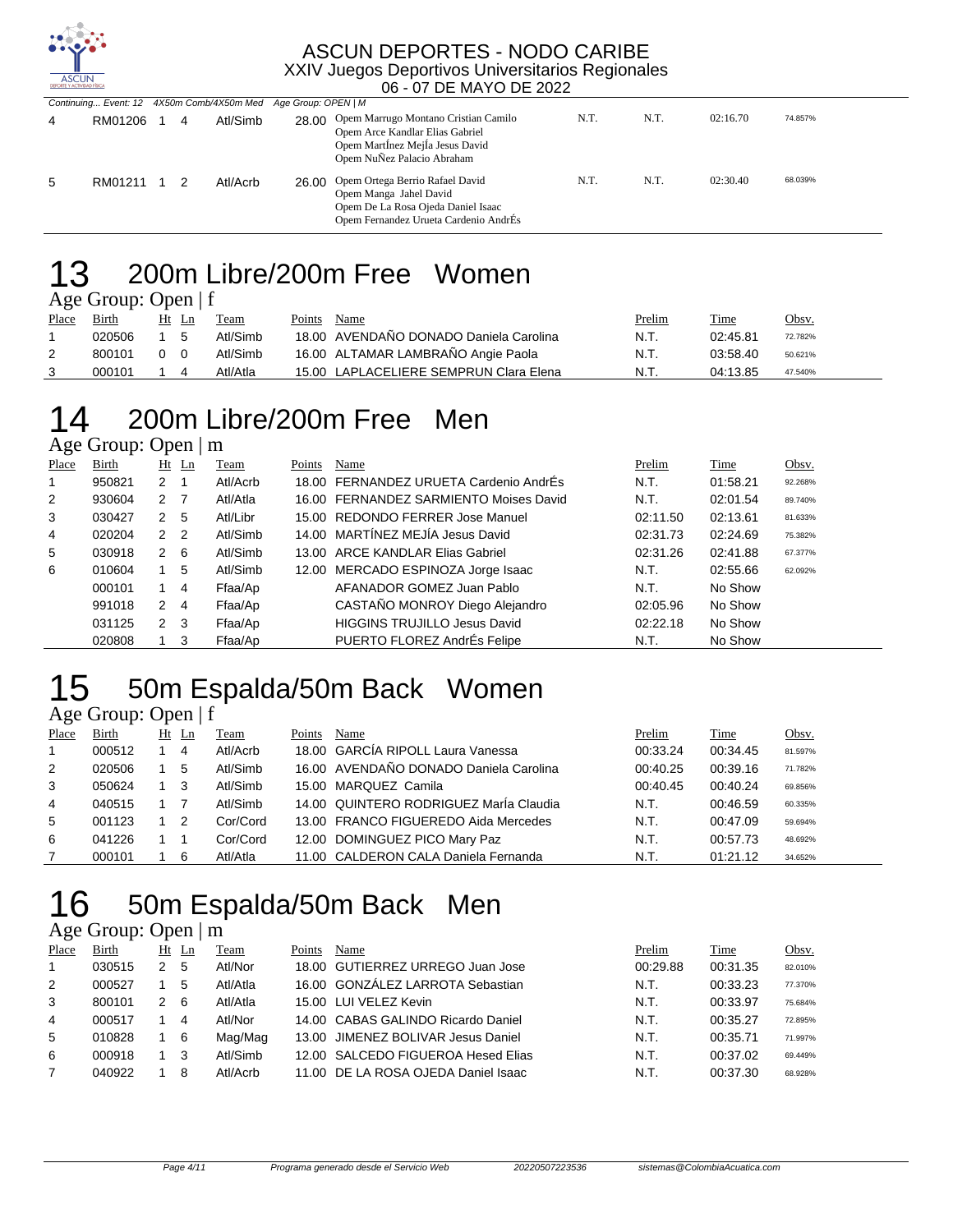

|    | Continuing Event: 16 50m Espalda/50m Back Age Group: OPEN   M |                |                |          |                                   |          |          |         |
|----|---------------------------------------------------------------|----------------|----------------|----------|-----------------------------------|----------|----------|---------|
| 8  | 030427                                                        |                |                | Atl/Libr | 10.00 REDONDO FERRER Jose Manuel  | N.T.     | 00:37.40 | 68.743% |
| 9  | 021121                                                        |                | $1\quad 2$     | Atl/Simb | 8.00 NUÑEZ PALACIO Abraham        | N.T.     | 00:38.81 | 66.246% |
| 10 | 000101                                                        | 2 <sub>7</sub> |                | Atl/Simb | 7.00 CURE DIAZ Anibal Junior      | N.T.     | 00:52.43 | 49.037% |
|    | 030719                                                        |                |                | Ffaa/Ap  | <b>BAUTISTA VARGAS Alejandro</b>  | N.T.     | No Show  |         |
|    | 010113                                                        | 2              | -4             | Ffaa/Ap  | BEJARANO GONZÁLEZ Neider Alfonso  | 00:29.13 | No Show  |         |
|    | 030501                                                        | $2 \quad 3$    |                | Ffaa/Ap  | GIRALDO ALVAREZ Simon             | 00:31.61 | No Show  |         |
|    | 000101                                                        | $\mathcal{P}$  |                | Atl/Simb | JEREZ MARTINEZ Luis Fernando      | N.T.     | No Show  |         |
|    | 950915                                                        | 2              | $\overline{2}$ | Atl/Acrb | <b>ORTEGA BERRIO Rafael David</b> | N.T.     | No Show  |         |
|    | 000101                                                        | 2              | - 8            | Ffaa/Ap  | OSORIO CASTAÑEDA Julian David     | N.T.     | No Show  |         |

#### 200m Pecho/200m Breast Women Age Group: Open | f

|       | $1.50$ order open $1$ |            |       |          |        |                                       |        |          |         |
|-------|-----------------------|------------|-------|----------|--------|---------------------------------------|--------|----------|---------|
| Place | <b>Birth</b>          |            | Ht Ln | Team     | Points | Name                                  | Prelim | Time     | Obsv.   |
|       | 000101                | $0\quad 0$ |       | Atl/Simb |        | 18.00 BRICEÑO QUIÑONES Barbara Viczey | N.T.   | 03:40.02 | 69.630% |
|       | 800101                | 14         |       | Atl/Simb |        | 16.00 ALTAMAR LAMBRAÑO Angie Paola    | N.T.   | 04:13.67 | 60.393% |
|       | 020303                |            | - 5   | Ffaa/Ap  |        | REINOSO BOHORQUEZ Valentina           | N.T.   | No Show  |         |

### 200m Pecho/200m Breast Men

Age Group: Open | m

| Place        | Birth  | $Ht$ Ln | Team     | Points | Name                                     | Prelim   | Time                | Obsv.   |
|--------------|--------|---------|----------|--------|------------------------------------------|----------|---------------------|---------|
| $\mathbf{1}$ | 041217 | 4       | Atl/Nor  |        | 18.00 VIZCAINO OLIVEROS Sebastian Moises | 02:42.29 | 02:45.91            | 79.332% |
| 2            | 000320 |         | Atl/Pbol |        | 16.00 VERGARA SARMIENTO Daniel           | N.T.     | 02:54.81            | 75.293% |
| 3            | 010820 | -8      | Atl/Nor  |        | 15.00 VELASCO VERGARA Jose Fernando      | N.T.     | 03:04.09            | 71.498% |
| 4            | 980526 | -3      | Mag/Mag  |        | 14.00 ARIZA PUENTES Michael Steven       | 03:17.48 | 03:21.87            | 65.200% |
| 5            | 030918 | 6       | Atl/Simb |        | 13.00 ARCE KANDLAR Elias Gabriel         | 03:18.29 | 03:23.38            | 64.716% |
| 6            | 950915 | -2      | Atl/Acrb |        | 12.00 ORTEGA BERRIO Rafael David         | N.T.     | 03:33.35            | 61.692% |
|              | 021020 | 5       | Atl/Nor  |        | DIAZ MURILLO Jose Miquel                 | 02:57.75 | <b>Disqualified</b> |         |
|              | 981009 |         | Atl/Atla |        | SARMIENTO AREVALO Joel Antonio           | N.T.     | No Show             |         |

### 19 100m Mariposa/100m Fly Women Age Group: Open | f

| Place | Birth      | Ht Ln | Team     | Points | Name                              | <u>Prelim</u> | Time     | Obsv.   |
|-------|------------|-------|----------|--------|-----------------------------------|---------------|----------|---------|
|       | 000512     | - 5   | Atl/Acrb |        | 18.00 GARCIA RIPOLL Laura Vanessa | 01:13.34      | 01:17.16 | 77.709% |
|       | 000101 1 3 |       | Atl/Atla |        | LAPLACELIERE SEMPRUN Clara Elena  | N.T.          | No Show  |         |
|       | 020303     |       | Ffaa/Ap  |        | REINOSO BOHORQUEZ Valentina       | 01:11.77      | No Show  |         |

## 100m Mariposa/100m Fly Men

| Place | Birth  |                | Ht Ln | Team     | Points | Name                                    | Prelim   | Time     | Obsv.   |
|-------|--------|----------------|-------|----------|--------|-----------------------------------------|----------|----------|---------|
| 1     | 030515 | $\mathcal{P}$  | 4     | Atl/Nor  | 18.00  | GUTIERREZ URREGO Juan Jose              | 00:57.91 | 00:58.91 | 89.883% |
| 2     | 010828 | 2              | 6     | Mag/Mag  |        | 16.00 JIMENEZ BOLIVAR Rafael Eduardo    | 01:14.25 | 01:11.45 | 74.108% |
| 3     | 010809 |                | 5     | Mag/Mag  |        | 15.00 MEDINA GONZÁLEZ Oscar Emilio      | N.T.     | 01:14.56 | 71.017% |
| 4     | 040528 | 2              | - 7   | Mag/Mag  |        | 14.00 PARDO MONTERO Guillermo Alexander | 01:22.29 | 01:15.30 | 70.319% |
| 5     | 020204 | 2 <sub>2</sub> |       | Atl/Simb |        | 13.00 MARTÍNEZ MEJÍA Jesus David        | 01:19.09 | 01:22.64 | 64.073% |
| 6     | 021121 | 1              | 3     | Atl/Simb |        | 12.00 NUÑEZ PALACIO Abraham             | N.T.     | 01:34.67 | 55.931% |
|       | 000101 | $\mathbf{1}$   | 4     | Ffaa/Ap  |        | AFANADOR GOMEZ Juan Pablo               | N.T.     | No Show  |         |
|       | 991018 | $2 \quad 3$    |       | Ffaa/Ap  |        | CASTAÑO MONROY Diego Alejandro          | 01:02.57 | No Show  |         |
|       | 030501 | 2              | -5    | Ffaa/Ap  |        | <b>GIRALDO ALVAREZ Simon</b>            | 01:01.17 | No Show  |         |
|       | 000101 | $\mathcal{P}$  | 8     | Cor/Cord |        | <b>GUZMAN AGUIRRE Jorge Alejandro</b>   | N.T.     | No Show  |         |
|       | 000101 | $\mathcal{P}$  |       | Ffaa/Ap  |        | OSORIO CASTAÑEDA Julian David           | N.T.     | No Show  |         |
|       |        |                |       |          |        |                                         |          |          |         |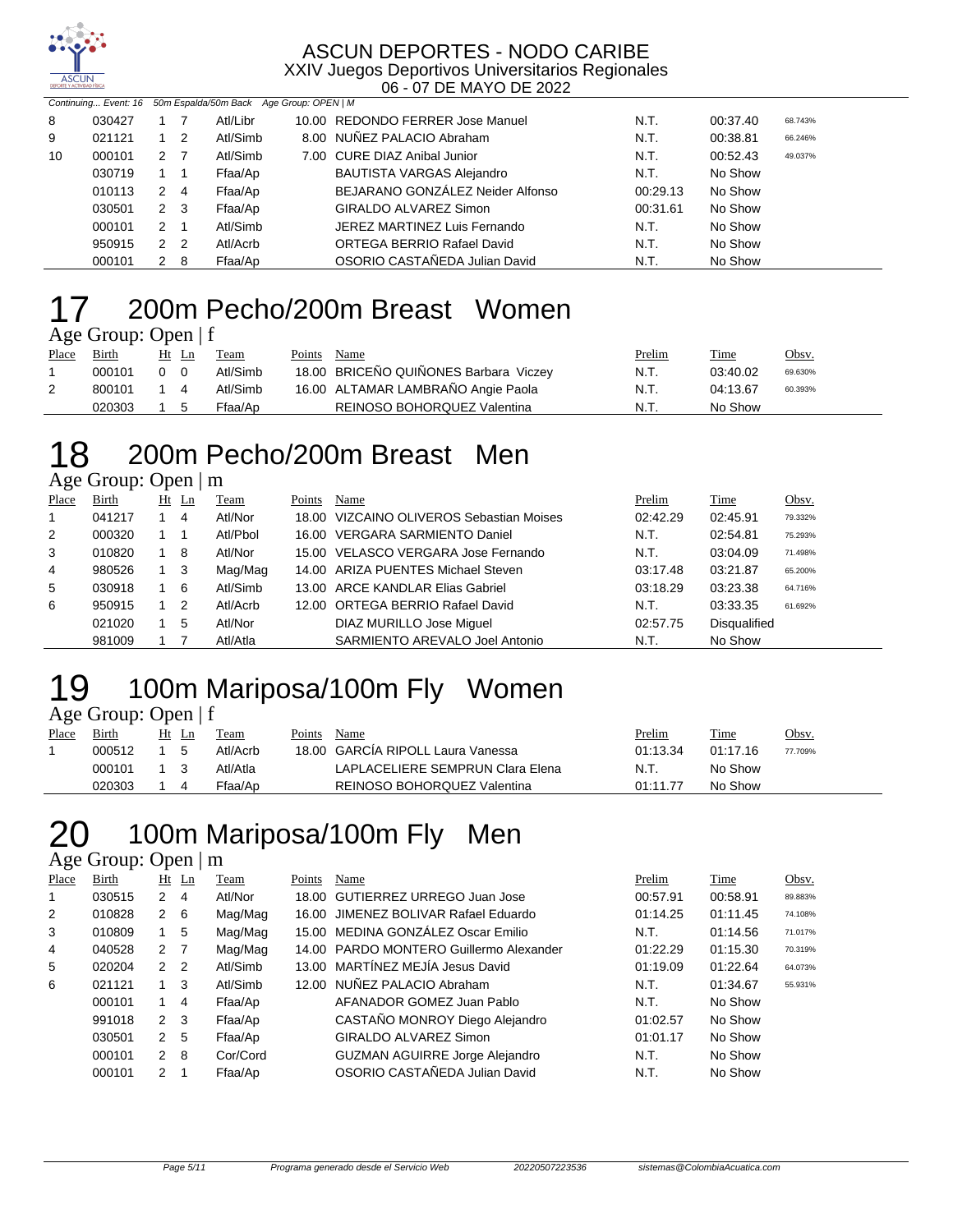

Continuing... Event: 21 50m Libre/50m Free Age Group: OPEN | F

## 21 50m Libre/50m Free Women

| Age Group: Open $ f $ |        |                      |                |          |        |                                        |          |             |         |  |  |  |  |
|-----------------------|--------|----------------------|----------------|----------|--------|----------------------------------------|----------|-------------|---------|--|--|--|--|
| Place                 | Birth  |                      | $Ht$ Ln        | Team     | Points | <b>Name</b>                            | Prelim   | <u>Time</u> | Obsv.   |  |  |  |  |
|                       | 020506 | $\mathbf{2}^{\circ}$ | 5              | Atl/Simb | 18.00  | AVENDAÑO DONADO Daniela Carolina       | 00:33.28 | 00:32.23    | 77.909% |  |  |  |  |
| 2                     | 020703 |                      | -6             | Atl/Simb | 16.00  | MARTÍNEZ APARICIO JIMENEZ Saray Esther | N.T.     | 00:32.54    | 77.167% |  |  |  |  |
| 3                     | 050624 | $\mathcal{P}$        | 4              | Atl/Simb | 15.00  | MARQUEZ Camila                         | 00:32.74 | 00:33.08    | 75.907% |  |  |  |  |
| 4                     | 001207 | $\mathbf{1}$         | 3              | Atl/Atla |        | 14.00 SOTELO ARAGON Fabiana Melissa    | N.T.     | 00:35.95    | 69.847% |  |  |  |  |
| 5                     | 001123 | 1                    | 5              | Cor/Cord | 13.00  | <b>FRANCO FIGUEREDO Aida Mercedes</b>  | N.T.     | 00:37.51    | 66.942% |  |  |  |  |
| 6                     | 000823 | $\mathbf 1$          | 4              | Cor/Cord | 12.00  | ARCOS MURILLO Valentina                | N.T.     | 00:38.37    | 65.442% |  |  |  |  |
| 7                     | 040515 |                      | 2              | Atl/Simb | 11.00  | QUINTERO RODRIGUEZ MarÍa Claudia       | N.T.     | 00:39.34    | 63.828% |  |  |  |  |
| 8                     | 000222 | $\mathcal{P}$        | -8             | Atl/Acrb | 10.00  | OROZCO MOSQUERA Jennifer Camila        | N.T.     | 00:42.24    | 59.446% |  |  |  |  |
| 9                     | 041226 | 1 <sub>7</sub>       |                | Cor/Cord | 8.00   | DOMINGUEZ PICO Mary Paz                | N.T.     | 00:44.97    | 55.837% |  |  |  |  |
| 10                    | 000101 | $\mathcal{P}$        | - 3            | Atl/Simb | 7.00   | JARAMILLO GUERRA Laura Vanessa         | N.T.     | 00:49.74    | 50.483% |  |  |  |  |
| 11                    | 000101 | 2 <sub>2</sub>       |                | Atl/Acrb | 6.00   | CARDENAS AHUMADA Lilian                | N.T.     | 00:58.55    | 42.886% |  |  |  |  |
| 12                    | 000101 | 2                    | - 6            | Atl/Acrb | 5.00   | <b>CONTRERAS JULIO Carla Daniela</b>   | N.T.     | 01:02.90    | 39.921% |  |  |  |  |
|                       | 000101 | $\mathcal{P}$        |                | Atl/Simb |        | BRICEÑO QUIÑONES Barbara Viczey        | N.T.     | No Show     |         |  |  |  |  |
|                       | 000101 | 2                    | $\overline{7}$ | Atl/Atla |        | LAPLACELIERE SEMPRUN Clara Elena       | N.T.     | No Show     |         |  |  |  |  |

## 50m Libre/50m Free Men

| Place | <b>Birth</b> | Ht             | Ln             | Team     | Points | Name                                   | Prelim   | Time     | Obsv.   |
|-------|--------------|----------------|----------------|----------|--------|----------------------------------------|----------|----------|---------|
| 1     | 950821       | 6              | $\overline{4}$ | Atl/Acrb |        | 18.00 FERNANDEZ URUETA Cardenio AndrÉs | 00:23.52 | 00:24.96 | 90.224% |
| 2     | 030427       | 6              | 3              | Atl/Libr |        | 16.00 REDONDO FERRER Jose Manuel       | 00:25.93 | 00:26.50 | 84.981% |
| 3     | 991109       | 5              | 1              | Cor/Cord |        | 15.00 BERRIO BERRIO Camilo Jose        | N.T.     | 00:26.88 | 83.780% |
| 4     | 000517       | 3              | 8              | Atl/Nor  |        | 14.00 CABAS GALINDO Ricardo Daniel     | N.T.     | 00:27.44 | 82.070% |
| 5     | 800101       | 5              | 3              | Atl/Atla |        | 13.00 LUI VELEZ Kevin                  | N.T.     | 00:27.66 | 81.417% |
| 6     | 980526       | 6              | $\overline{7}$ | Mag/Mag  |        | 12.00 ARIZA PUENTES Michael Steven     | 00:27.84 | 00:27.86 | 80.833% |
| 7     | 040227       | 6              | 2              | Atl/Libr |        | 11.00 ARIZA HERRERA Ruben Jaime        | 00:27.68 | 00:27.98 | 80.486% |
| 8     | 010804       | $\overline{2}$ | 6              | Atl/Atla |        | 10.00 PAYARES CARDENAS Jose Orlando    | N.T.     | 00:28.09 | 80.171% |
| 9     | 000918       | $\overline{2}$ | 5              | Atl/Simb |        | 8.00 SALCEDO FIGUEROA Hesed Elias      | N.T.     | 00:28.29 | 79.604% |
| 10    | 040922       | $\mathbf{1}$   | $\overline{7}$ | Atl/Acrb |        | 7.00 DE LA ROSA OJEDA Daniel Isaac     | N.T.     | 00:28.41 | 79.268% |
| 11    | 981028       | 5              | 2              | Atl/Simb | 6.00   | <b>MARRUGO MONTANO Cristian Camilo</b> | N.T.     | 00:28.45 | 79.156% |
| 12    | 000527       | $\overline{2}$ | $\overline{4}$ | Atl/Atla |        | 5.00 GONZÁLEZ LARROTA Sebastian        | N.T.     | 00:28.67 | 78.549% |
| 13    | 020423       | $\overline{2}$ | 8              | Cor/Cord |        | 4.00 LOPEZ GERMAN Joel Andres          | N.T.     | 00:28.74 | 78.358% |
| 14    | 990707       | 5              | $\overline{7}$ | Mag/Sa   | 3.00   | <b>GARCÍA HERRERA Osmar AndrÉs</b>     | N.T.     | 00:28.76 | 78.303% |
| 15    | 010820       | 2              | 7              | Atl/Nor  |        | 2.00 VELASCO VERGARA Jose Fernando     | N.T.     | 00:28.86 | 78.032% |
| 16    | 030918       | 6              | 8              | Atl/Simb |        | 1.00 ARCE KANDLAR Elias Gabriel        | 00:28.53 | 00:29.20 | 77.123% |
| 17    | 000320       | 3              | $\overline{7}$ | Atl/Pbol |        | <b>VERGARA SARMIENTO Daniel</b>        | N.T.     | 00:29.49 | 76.365% |
| 18    | 021020       | 5              | 5              | Atl/Nor  |        | DIAZ MURILLO Jose Miquel               | 00:30.34 | 00:29.90 | 75.318% |
| 19    | 010828       | 5              | 4              | Mag/Mag  |        | JIMENEZ BOLIVAR Rafael Eduardo         | 00:29.16 | 00:30.32 | 74.274% |
| 20    | 000101       | 3              | 5              | Cor/Cord |        | <b>GUZMAN AGUIRRE Jorge Alejandro</b>  | N.T.     | 00:31.13 | 72.342% |
| 21    | 010828       | 2              | 1              | Mag/Mag  |        | <b>JIMENEZ BOLIVAR Jesus Daniel</b>    | N.T.     | 00:32.69 | 68.890% |
| 22    | 000101       | 4              | $\overline{7}$ | Atl/Atla |        | PACHÓN MORENO Ricardo                  | N.T.     | 00:32.75 | 68.763% |
| 23    | 000101       | 4              | 5              | Mag/Sa   |        | PEREZ DURAN Edwin Ronny                | N.T.     | 00:33.59 | 67.044% |
| 24    | 000101       | 3              | 3              | Atl/Acrb |        | <b>MANGA</b> Jahel David               | N.T.     | 00:33.79 | 66.647% |
| 25    | 010604       | 2              | 3              | Atl/Simb |        | MERCADO ESPINOZA Jorge Isaac           | N.T.     | 00:34.76 | 64.787% |
| 26    | 010810       | $\overline{2}$ | 2              | Atl/Simb |        | ROJAS SANCHEZ AndrEs                   | N.T.     | 00:35.08 | 64.196% |
| 27    | 980425       | 5              | 6              | Atl/Acrb |        | <b>TORRES DAZA Daniel Eduardo</b>      | N.T.     | 00:36.90 | 61.030% |
| 28    | 000101       | $\overline{4}$ | 1              | Atl/Acrb |        | <b>MERCADO CHARRIS Rafael Ricardo</b>  | N.T.     | 00:36.94 | 60.964% |
| 29    | 021121       | $\mathbf{1}$   | 5              | Atl/Simb |        | NUÑEZ PALACIO Abraham                  | N.T.     | 00:37.17 | 60.586% |
| 30    | 000101       | 4              | 6              | Atl/Simb |        | <b>ANILLO POLO Luis Enrique</b>        | N.T.     | 00:39.07 | 57.640% |
| 31    | 000101       | 3              | $\overline{2}$ | Atl/Simb |        | <b>CURE DIAZ Anibal Junior</b>         | N.T.     | 00:39.79 | 56.597% |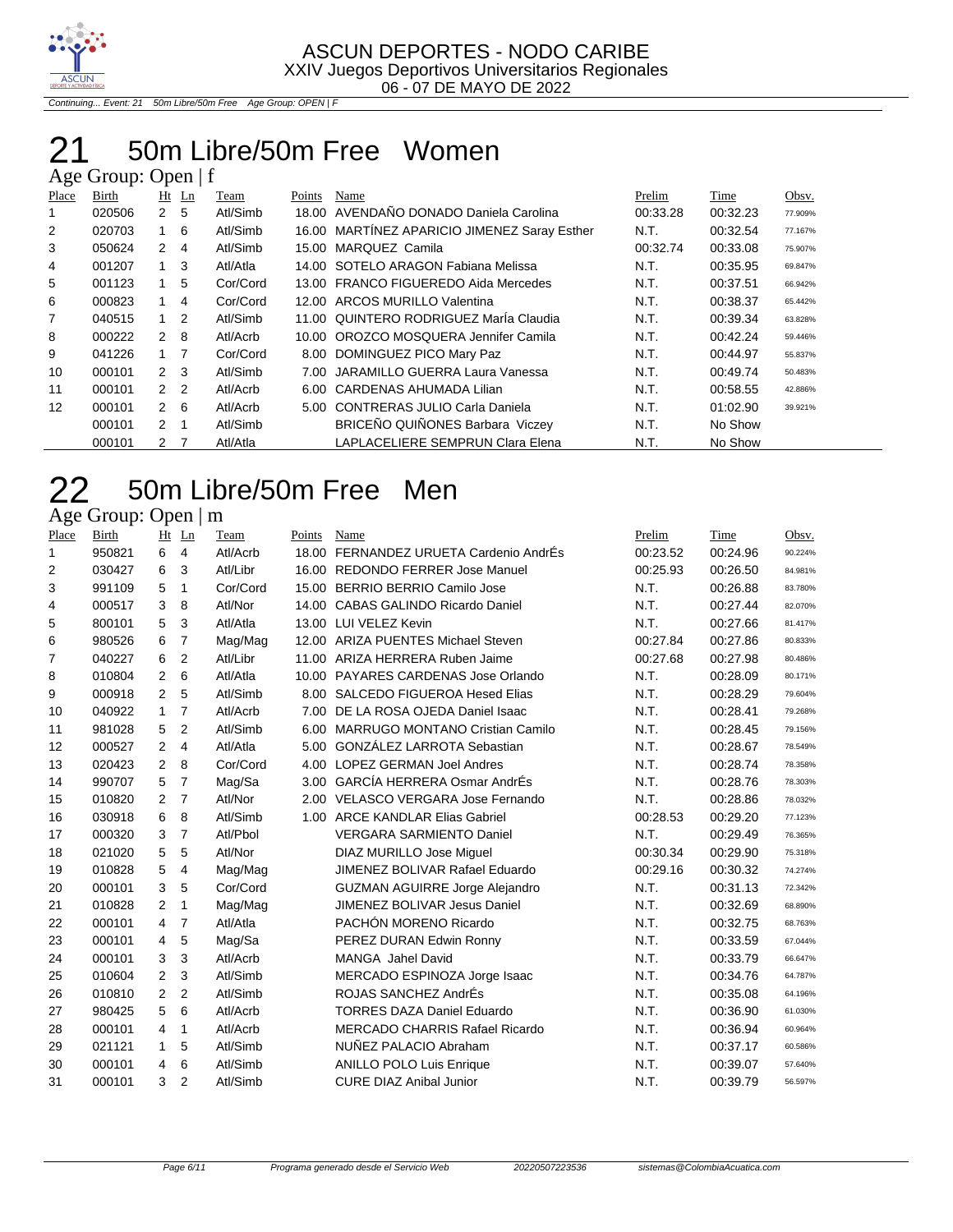

|    | Continuing Event: 22 |                |                | 50m Libre/50m Free Age Group: OPEN   M |                                      |          |              |         |
|----|----------------------|----------------|----------------|----------------------------------------|--------------------------------------|----------|--------------|---------|
| 32 | 000101               | 4 4            |                | Atl/Acrb                               | <b>ALEAN Sebastian</b>               | N.T.     | 00:40.05     | 56.230% |
| 33 | 000101               | $\overline{4}$ | 8              | Atl/Simb                               | JEREZ MARTINEZ Luis Fernando         | N.T.     | 00:40.71     | 55.318% |
|    | 020204               | 6              |                | Atl/Simb                               | MARTÍNEZ MEJÍA Jesus David           | 00:27.87 | Disqualified |         |
|    | 030719               | $1\quad 2$     |                | Ffaa/Ap                                | <b>BAUTISTA VARGAS Alejandro</b>     | N.T.     | No Show      |         |
|    | 010113               | 6              | 5              | Ffaa/Ap                                | BEJARANO GONZÁLEZ Neider Alfonso     | 00:25.54 | No Show      |         |
|    | 030506               | $1\quad 6$     |                | Atl/Acrb                               | <b>CUELLAR PEREZ Mateo Javier</b>    | N.T.     | No Show      |         |
|    | 021126               | $1 \quad 3$    |                | Ffaa/Ap                                | DE LAS SALAS DE LA ROSA Isajas       | N.T.     | No Show      |         |
|    | 000101               | 3              | - 6            | Atl/Atla                               | <b>GAVIRIA CARDONA Andres Felipe</b> | N.T.     | No Show      |         |
|    | 030501               | 6              | - 6            | Ffaa/Ap                                | GIRALDO ALVAREZ Simon                | 00:26.56 | No Show      |         |
|    | 000101               | 3              | $\overline{4}$ | Atl/Area                               | JULIO GUILLEN Carlos AndrÉs          | N.T.     | No Show      |         |
|    | 000101               | 4 3            |                | Atl/Acrb                               | LOPERA RIVERA Jerson David           | N.T.     | No Show      |         |
|    | 000101               | 5              | - 8            | Ffaa/Ap                                | OSORIO CASTAÑEDA Julian David        | N.T.     | No Show      |         |
|    | 000417               | 3              | $\overline{1}$ | Atl/Cul                                | PICHON HERRERA Juan Jose             | N.T.     | No Show      |         |
|    | 020808               | 1              | 4              | Ffaa/Ap                                | PUERTO FLOREZ AndrÉs Felipe          | N.T.     | No Show      |         |
|    | 000101               | 4              | $\overline{2}$ | Atl/Acrb                               | <b>ROBLES PAEZ Brevner David</b>     | N.T.     | No Show      |         |

#### 24 400m Comb.Ind/400m Medley Men Age Group: Open | m

|       | $A\&\cup U \cup \emptyset$ . Opti   III |  |       |          |        |                                        |        |              |         |  |  |  |  |
|-------|-----------------------------------------|--|-------|----------|--------|----------------------------------------|--------|--------------|---------|--|--|--|--|
| Place | Birth                                   |  | Ht Ln | Team     | Points | Name                                   | Prelim | Time         | Obsv.   |  |  |  |  |
|       | 930604                                  |  |       | Atl/Atla |        | 18.00 FERNANDEZ SARMIENTO Moises David | N.T.   | 05:10.81     | 83.913% |  |  |  |  |
|       | 980526                                  |  |       | Mag/Mag  |        | ARIZA PUENTES Michael Steven           | N.T.   | Disqualified |         |  |  |  |  |

#### 25 4X100m Libre/4X100m Free Women Age Group: Open | f

|       | $T_{\rm A}$ $\sim$ Oroup. Open $T_{\rm A}$ |       |          |        |                                                                                                                                                        |               |             |          |              |
|-------|--------------------------------------------|-------|----------|--------|--------------------------------------------------------------------------------------------------------------------------------------------------------|---------------|-------------|----------|--------------|
| Place | Birth                                      | Ht Ln | Team     | Points | Name                                                                                                                                                   | <b>Prelim</b> | T.1th.Relay | T.Team   | <u>Obsv.</u> |
|       | RF02502                                    |       | Atl/Simb |        | 36.00 Opef AvendaÑo Donado Daniela Carolina<br>Opef Marquez Camila<br>Opef Altamar LambraÑo Angie Paola<br>Opef Martinez Aparicio Jimenez Saray Esther | N.T.          | N.T.        | 05:39.20 | 66.675%      |

#### 26 4X100m Libre/4X100m Free Men Age Group: Open | m

|       | $A\&\in$ Oroup. Open $\ $ III |    |                |          |        |                                                                                                                                                         |        |             |          |         |  |  |  |  |
|-------|-------------------------------|----|----------------|----------|--------|---------------------------------------------------------------------------------------------------------------------------------------------------------|--------|-------------|----------|---------|--|--|--|--|
| Place | Birth                         | Ht | $\mathbf{L}$ n | Team     | Points | Name                                                                                                                                                    | Prelim | T.1th.Relay | T.Team   | Obsv.   |  |  |  |  |
|       | RM02607                       |    | -6             | Atl/Atla | 36.00  | Opem GonzÁlez Larrota Sebastian<br>Opem Lui Velez Kevin<br>Opem Payares Cardenas Jose Orlando<br>Opem Fernandez Sarmiento Moises David                  | N.T.   | N.T.        | 04:02.87 | 83.781% |  |  |  |  |
| 2     | RM02606                       |    | 3              | Atl/Nor  | 32.00  | Opem Cabas Galindo Ricardo Daniel<br>Opem Vizcaino Oliveros Sebastian Moises<br>Opem Velasco Vergara Jose Fernando<br>Opem Gutierrez Urrego Juan Jose   | N.T.   | N.T.        | 04:09.02 | 81.712% |  |  |  |  |
| 3     | RM02605                       |    | 5              | Mag/Mag  | 30.00  | Opem Pardo Montero Guillermo Alexander<br>Opem Medina GonzÁlez Oscar Emilio<br>Opem Jimenez Bolivar Rafael Eduardo<br>Opem Ariza Puentes Michael Steven | N.T.   | N.T.        | 04:22.39 | 77.549% |  |  |  |  |
| 4     | RM02604                       |    | 4              | Atl/Simb | 28.00  | Opem Marrugo Montano Cristian Camilo<br>Opem Martinez Mejla Jesus David<br>Opem NuÑez Palacio Abraham<br>Opem Arce Kandlar Elias Gabriel                | N.T.   | N.T.        | 04:40.15 | 72.633% |  |  |  |  |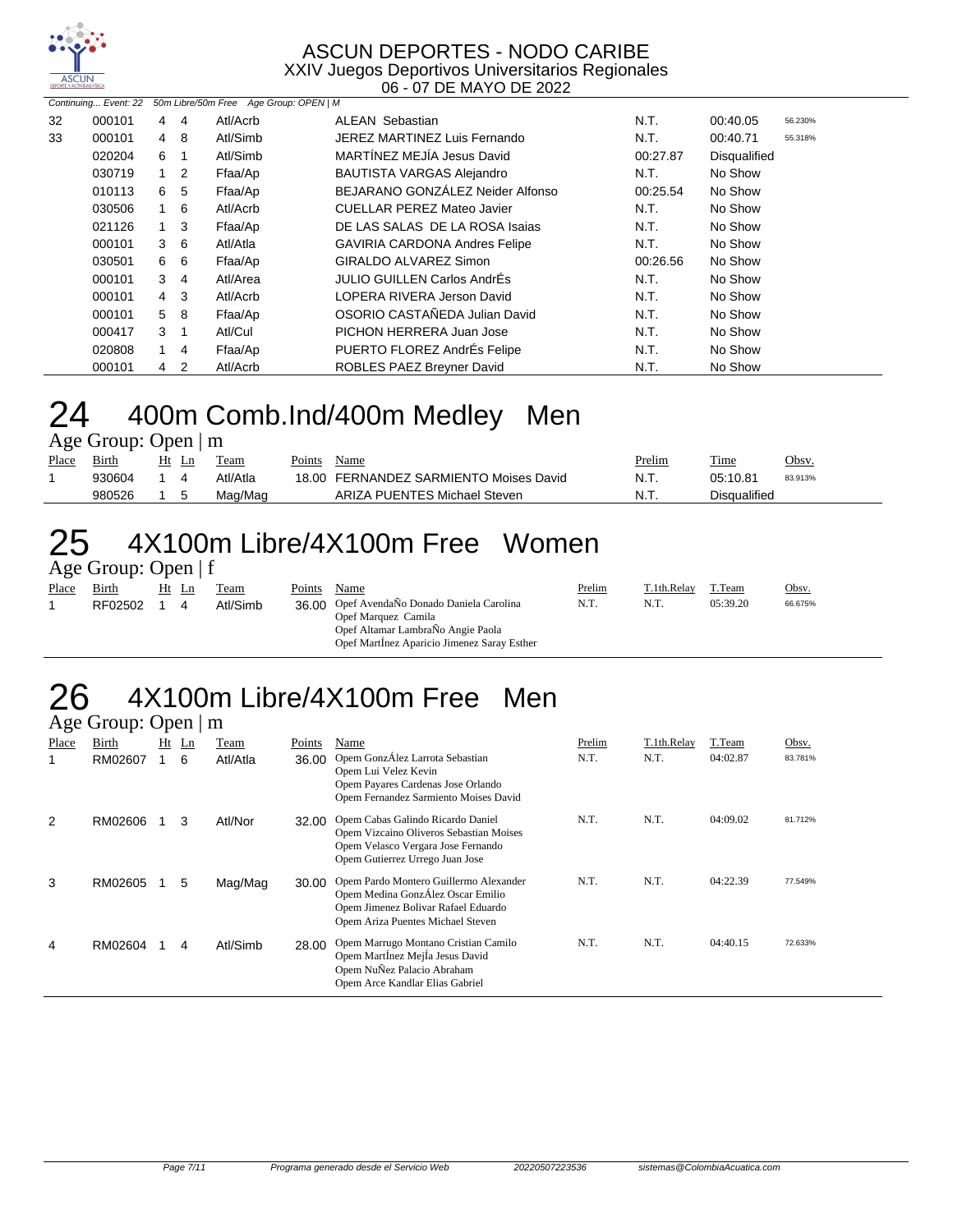

#### 400m Libre/400m Free Men  $\alpha$ up: Open | m

|       | $T_{\rm K}$ UI $U_{\rm H}$ , Up $U_{\rm H}$ $\parallel$ III |                |         |          |        |                                         |          |          |         |  |  |  |  |
|-------|-------------------------------------------------------------|----------------|---------|----------|--------|-----------------------------------------|----------|----------|---------|--|--|--|--|
| Place | Birth                                                       |                | $Ht$ Ln | Team     | Points | Name                                    | Prelim   | Time     | Obsv.   |  |  |  |  |
|       | 950821                                                      | 2 <sub>2</sub> |         | Atl/Acrb |        | 18.00 FERNANDEZ URUETA Cardenio AndrÉs  | N.T.     | 04:18.33 | 89.568% |  |  |  |  |
| 2     | 930604                                                      | 2 6            |         | Atl/Atla |        | 16.00 FERNANDEZ SARMIENTO Moises David  | N.T.     | 04:20.71 | 88.750% |  |  |  |  |
| 3     | 040528                                                      | 2              | -5      | Mag/Mag  |        | 15.00 PARDO MONTERO Guillermo Alexander | 05:01.43 | 05:02.66 | 76.449% |  |  |  |  |
| 4     | 010820                                                      | 1 3            |         | Atl/Nor  |        | 14.00 VELASCO VERGARA Jose Fernando     | N.T.     | 05:49.55 | 66.194% |  |  |  |  |
|       | 000101                                                      |                | -5      | Ffaa/Ap  |        | AFANADOR GOMEZ Juan Pablo               | N.T.     | No Show  |         |  |  |  |  |
|       | 991018                                                      | 2              | 4       | Ffaa/Ap  |        | CASTAÑO MONROY Diego Alejandro          | 04:34.17 | No Show  |         |  |  |  |  |
|       | 990707                                                      |                | -4      | Mag/Sa   |        | GARCÍA HERRERA Osmar AndrÉs             | N.T.     | No Show  |         |  |  |  |  |
|       | 031125                                                      | 2 3            |         | Ffaa/Ap  |        | <b>HIGGINS TRUJILLO Jesus David</b>     | 05:03.41 | No Show  |         |  |  |  |  |
|       | 010809                                                      | 0              | - 0     | Mag/Mag  |        | MEDINA GONZÁLEZ Oscar Emilio            | 05:30.28 | No Show  |         |  |  |  |  |
|       | 981009                                                      | 2 7            |         | Atl/Atla |        | SARMIENTO AREVALO Joel Antonio          | N.T.     | No Show  |         |  |  |  |  |

# 29 100m Espalda/100m Back Women

Age Group: Open | f

| Place | Birth  | Ht | -Ln | Team     | Points | Name                                   | <u>Prelim</u> | <u>Time</u> | Obsv.   |
|-------|--------|----|-----|----------|--------|----------------------------------------|---------------|-------------|---------|
|       | 000512 |    | -6  | Atl/Acrb |        | 18.00 GARCIA RIPOLL Laura Vanessa      | N.T.          | 01:19.20    | 77.121% |
|       | 050624 |    | -5  | Atl/Simb |        | 16.00 MARQUEZ Camila                   | 01:28.90      | 01:29.04    | 68.598% |
|       | 020506 |    |     | Atl/Simb |        | 15.00 AVENDAÑO DONADO Daniela Carolina | 01:26.39      | 01:29.46    | 68.276% |
|       | 000101 |    |     | Atl/Atla |        | 14.00 LAPLACELIERE SEMPRUN Clara Elena | N.T.          | 01.56.83    | 52.281% |

# 100m Espalda/100m Back Men

Age Group: Open | m

| Place          | Birth  |                | $Ht$ Ln | Team     | Points | Name                               | Prelim   | Time     | Obsv.   |
|----------------|--------|----------------|---------|----------|--------|------------------------------------|----------|----------|---------|
| 1              | 030515 | $\overline{2}$ | 5       | Atl/Nor  |        | 18.00 GUTIERREZ URREGO Juan Jose   | 01:08.73 | 01:10.88 | 77.427% |
| 2              | 000517 | $\mathbf{2}$   |         | Atl/Nor  |        | 16.00 CABAS GALINDO Ricardo Daniel | N.T.     | 01:18.89 | 69.565% |
| 3              | 010809 | $2 \quad 3$    |         | Mag/Mag  |        | 15.00 MEDINA GONZÁLEZ Oscar Emilio | 01:14.50 | 01:19.75 | 68.815% |
| $\overline{4}$ | 010828 |                | 4       | Mag/Mag  |        | 14.00 JIMENEZ BOLIVAR Jesus Daniel | N.T.     | 01:24.36 | 65.055% |
|                | 030719 | $\overline{2}$ | - 6     | Ffaa/Ap  |        | <b>BAUTISTA VARGAS Alejandro</b>   | 01:17.39 | No Show  |         |
|                | 010113 | 2              | -4      | Ffaa/Ap  |        | BEJARANO GONZÁLEZ Neider Alfonso   | 01:05.15 | No Show  |         |
|                | 030501 | 1 3            |         | Ffaa/Ap  |        | <b>GIRALDO ALVAREZ Simon</b>       | N.T.     | No Show  |         |
|                | 000101 | 2 <sub>7</sub> |         | Ffaa/Ap  |        | OSORIO CASTAÑEDA Julian David      | N.T.     | No Show  |         |
|                | 020808 |                | 5       | Ffaa/Ap  |        | PUERTO FLOREZ AndrÉs Felipe        | N.T.     | No Show  |         |
|                | 981009 | 2 <sub>2</sub> |         | Atl/Atla |        | SARMIENTO AREVALO Joel Antonio     | N.T.     | No Show  |         |

## 31 50m Mariposa/50m Fly Women

| Place          | Birth  |     | Ht Ln          | Team     | Points | Name                                         | Prelim   | Time     | Obsv.   |
|----------------|--------|-----|----------------|----------|--------|----------------------------------------------|----------|----------|---------|
| $\overline{1}$ | 000512 |     | $\overline{4}$ | Atl/Acrb |        | 18.00 GARCÍA RIPOLL Laura Vanessa            | 00:30.92 | 00:32.06 | 83.406% |
| 2              | 020703 |     | $\overline{2}$ | Atl/Simb |        | 16.00 MARTÍNEZ APARICIO JIMENEZ Saray Esther | N.T.     | 00:35.76 | 74.776% |
| 3              | 000101 | 1 6 |                | Atl/Simb |        | 15.00 BRICEÑO QUIÑONES Barbara Viczey        | N.T.     | 00:37.48 | 71.345% |
| $\overline{4}$ | 041226 |     |                | Cor/Cord |        | 14.00 DOMINGUEZ PICO Mary Paz                | N.T.     | 00:55.55 | 48.137% |
| -5             | 000101 | 1 3 |                | Atl/Simb |        | 13.00 JARAMILLO GUERRA Laura Vanessa         | N.T.     | 01:19.90 | 33.467% |
|                | 020303 |     | -5             | Ffaa/Ap  |        | REINOSO BOHORQUEZ Valentina                  | 00:33.64 | No Show  |         |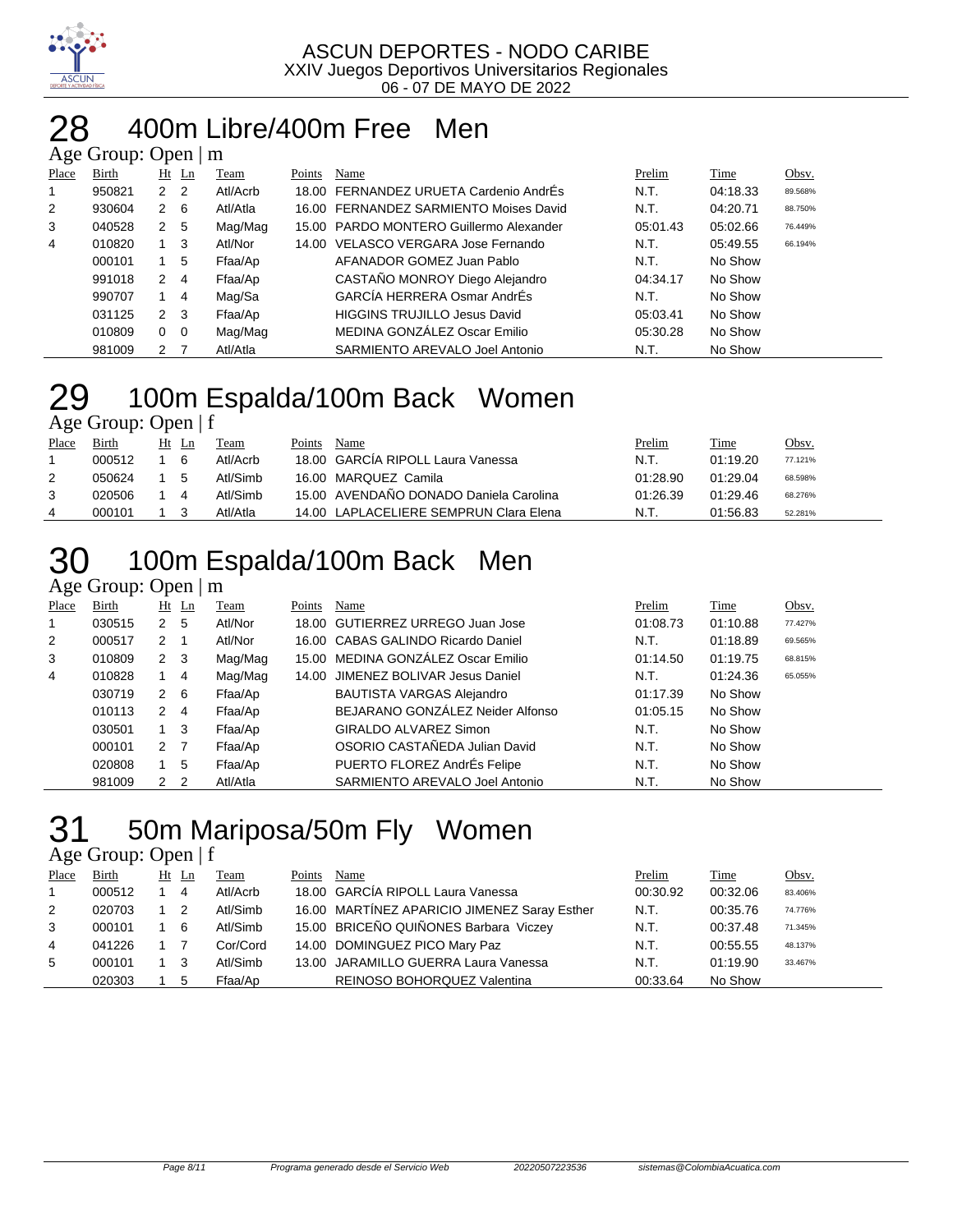

## 32 50m Mariposa/50m Fly Men

|                | Age Group: Open $\mid$ m |                |                |          |        |                                        |          |          |         |  |  |  |  |
|----------------|--------------------------|----------------|----------------|----------|--------|----------------------------------------|----------|----------|---------|--|--|--|--|
| Place          | Birth                    |                | Ht Ln          | Team     | Points | Name                                   | Prelim   | Time     | Obsv.   |  |  |  |  |
| 1              | 030515                   | 4              | $\overline{4}$ | Atl/Nor  | 18.00  | GUTIERREZ URREGO Juan Jose             | 00:25.72 | 00:26.65 | 90.019% |  |  |  |  |
| 2              | 030427                   | 4              | 3              | Atl/Libr |        | 16.00 REDONDO FERRER Jose Manuel       | 00:27.95 | 00:28.40 | 84.472% |  |  |  |  |
| 3              | 991109                   | 3              | 6              | Cor/Cord | 15.00  | BERRIO BERRIO Camilo Jose              | N.T.     | 00:28.60 | 83.881% |  |  |  |  |
| 4              | 800101                   | 3              | 4              | Atl/Atla |        | 14.00 LUI VELEZ Kevin                  | N.T.     | 00:30.17 | 79.516% |  |  |  |  |
| 5              | 950915                   | 3              | 5              | Atl/Acrb |        | 13.00 ORTEGA BERRIO Rafael David       | N.T.     | 00:30.39 | 78.940% |  |  |  |  |
| 6              | 020204                   | 4              | $\overline{7}$ | Atl/Simb |        | 12.00 MARTÍNEZ MEJÍA Jesus David       | 00:30.69 | 00:30.54 | 78.553% |  |  |  |  |
| $\overline{7}$ | 981028                   | 3              | 3              | Atl/Simb | 11.00  | MARRUGO MONTANO Cristian Camilo        | N.T.     | 00:30.64 | 78.296% |  |  |  |  |
| 8              | 010828                   | 4              | 1              | Mag/Mag  | 10.00  | JIMENEZ BOLIVAR Rafael Eduardo         | 00:31.67 | 00:30.80 | 77.890% |  |  |  |  |
| 9              | 010804                   | $\overline{2}$ | 6              | Atl/Atla |        | 8.00 PAYARES CARDENAS Jose Orlando     | N.T.     | 00:30.95 | 77.512% |  |  |  |  |
| 10             | 000527                   | $\overline{2}$ | 5              | Atl/Atla | 7.00   | <b>GONZÁLEZ LARROTA Sebastian</b>      | N.T.     | 00:31.08 | 77.188% |  |  |  |  |
| 11             | 040528                   | 4              | 8              | Mag/Mag  |        | 6.00 PARDO MONTERO Guillermo Alexander | 00:32.25 | 00:31.66 | 75.774% |  |  |  |  |
| 12             | 000918                   | $\overline{2}$ | 3              | Atl/Simb |        | 5.00 SALCEDO FIGUEROA Hesed Elias      | N.T.     | 00:33.19 | 72.281% |  |  |  |  |
| 13             | 020423                   | $\overline{2}$ | $\overline{7}$ | Cor/Cord |        | 4.00 LOPEZ GERMAN Joel Andres          | N.T.     | 00:33.71 | 71.166% |  |  |  |  |
| 14             | 040922                   | 1              | 3              | Atl/Acrb | 3.00   | DE LA ROSA OJEDA Daniel Isaac          | N.T.     | 00:33.96 | 70.642% |  |  |  |  |
| 15             | 021121                   | 2              | 8              | Atl/Simb |        | 2.00 NUÑEZ PALACIO Abraham             | N.T.     | 00:34.75 | 69.036% |  |  |  |  |
| 16             | 000101                   | 3              | $\overline{2}$ | Cor/Cord |        | 1.00 GUZMAN AGUIRRE Jorge Alejandro    | N.T.     | 00:38.51 | 62.296% |  |  |  |  |
| 17             | 010810                   | 2              | 2              | Atl/Simb |        | ROJAS SANCHEZ AndrÉs                   | N.T.     | 00:44.13 | 54.362% |  |  |  |  |
| 18             | 000101                   | 3              | 8              | Atl/Area |        | JULIO GUILLEN Carlos AndrÉs            | N.T.     | 00:49.46 | 48.504% |  |  |  |  |
|                | 000101                   | 3              | $\overline{7}$ | Ffaa/Ap  |        | AFANADOR GOMEZ Juan Pablo              | N.T.     | No Show  |         |  |  |  |  |
|                | 030719                   | 1              | 5              | Ffaa/Ap  |        | <b>BAUTISTA VARGAS Alejandro</b>       | N.T.     | No Show  |         |  |  |  |  |
|                | 010113                   | 4              | 5              | Ffaa/Ap  |        | BEJARANO GONZÁLEZ Neider Alfonso       | 00:27.26 | No Show  |         |  |  |  |  |
|                | 991018                   | 4              | $\overline{2}$ | Ffaa/Ap  |        | CASTAÑO MONROY Diego Alejandro         | 00:28.26 | No Show  |         |  |  |  |  |
|                | 021126                   | 1              | 4              | Ffaa/Ap  |        | DE LAS SALAS DE LA ROSA Isaias         | N.T.     | No Show  |         |  |  |  |  |
|                | 030501                   | 4              | 6              | Ffaa/Ap  |        | <b>GIRALDO ALVAREZ Simon</b>           | 00:28.17 | No Show  |         |  |  |  |  |
|                | 000101                   | 3              | $\mathbf{1}$   | Ffaa/Ap  |        | OSORIO CASTAÑEDA Julian David          | N.T.     | No Show  |         |  |  |  |  |
|                | 000417                   | 2              | 4              | Atl/Cul  |        | PICHON HERRERA Juan Jose               | N.T.     | No Show  |         |  |  |  |  |
|                | 020808                   | $\overline{2}$ | 1              | Ffaa/Ap  |        | PUERTO FLOREZ AndrÉs Felipe            | N.T.     | No Show  |         |  |  |  |  |

# 100m Pecho/100m Breast Women

| Age Group: Open   f |  |
|---------------------|--|
|                     |  |

| Place          | Birth  |             | Ht Ln          | Team     | Points | Name                                         | Prelim   | Time     | Obsv.   |
|----------------|--------|-------------|----------------|----------|--------|----------------------------------------------|----------|----------|---------|
| $\overline{1}$ | 020703 |             | 5              | Atl/Simb |        | 18.00 MARTÍNEZ APARICIO JIMENEZ Saray Esther | 01:35.39 | 01:35.87 | 73.089% |
| 2              | 000101 |             | $\overline{2}$ | Atl/Simb |        | 16.00 BRICEÑO QUIÑONES Barbara Viczey        | N.T.     | 01:43.33 | 67.812% |
| 3              | 800101 | $1 \quad 3$ |                | Atl/Simb |        | 15.00 ALTAMAR LAMBRAÑO Angie Paola           | N.T.     | 01:52.43 | 62.323% |
| 4              | 000823 |             |                | Cor/Cord |        | 14.00 ARCOS MURILLO Valentina                | N.T.     | 01:53.18 | 61.910% |
| 5              | 000101 |             | - 6            | Atl/Atla |        | 13.00 LAPLACELIERE SEMPRUN Clara Elena       | N.T.     | 02:08.48 | 54.538% |
| 6              | 000101 |             |                | Atl/Atla |        | 12.00 CALDERON CALA Daniela Fernanda         | N.T.     | 02:25.35 | 48.208% |
|                | 020303 |             | 4              | Ffaa/Ap  |        | REINOSO BOHORQUEZ Valentina                  | 01:22.95 | No Show  |         |

## 100m Pecho/100m Breast Men

| Place | Birth  |               | $Ht$ Ln | Team     | Points | Name                                     | Prelim   | Time     | Obsv.   |
|-------|--------|---------------|---------|----------|--------|------------------------------------------|----------|----------|---------|
|       | 041217 | 2             | 4       | Atl/Nor  |        | 18.00 VIZCAINO OLIVEROS Sebastian Moises | 01:12.90 | 01:14.38 | 80.573% |
| 2     | 021020 | $\mathcal{P}$ | 5       | Atl/Nor  |        | 16.00 DIAZ MURILLO Jose Miquel           | 01:18.45 | 01:19.35 | 75.526% |
| 3     | 000320 |               | 4       | Atl/Pbol |        | 15.00 VERGARA SARMIENTO Daniel           | N.T.     | 01:19.48 | 75.403% |
| 4     | 040227 | $\mathcal{P}$ | -3      | Atl/Libr |        | 14.00 ARIZA HERRERA Ruben Jaime          | 01:23.35 | 01:21.64 | 73.408% |
| -5    | 010820 |               | 6       | Atl/Nor  |        | 13.00 VELASCO VERGARA Jose Fernando      | N.T.     | 01:21.79 | 73.273% |
| 6     | 000527 |               |         | Atl/Atla |        | 12.00 GONZÁLEZ LARROTA Sebastian         | N.T.     | 01:27.82 | 68.242% |
|       | 030918 |               |         | Atl/Simb |        | 11.00 ARCE KANDLAR Elias Gabriel         | N.T.     | 01:31.69 | 65.362% |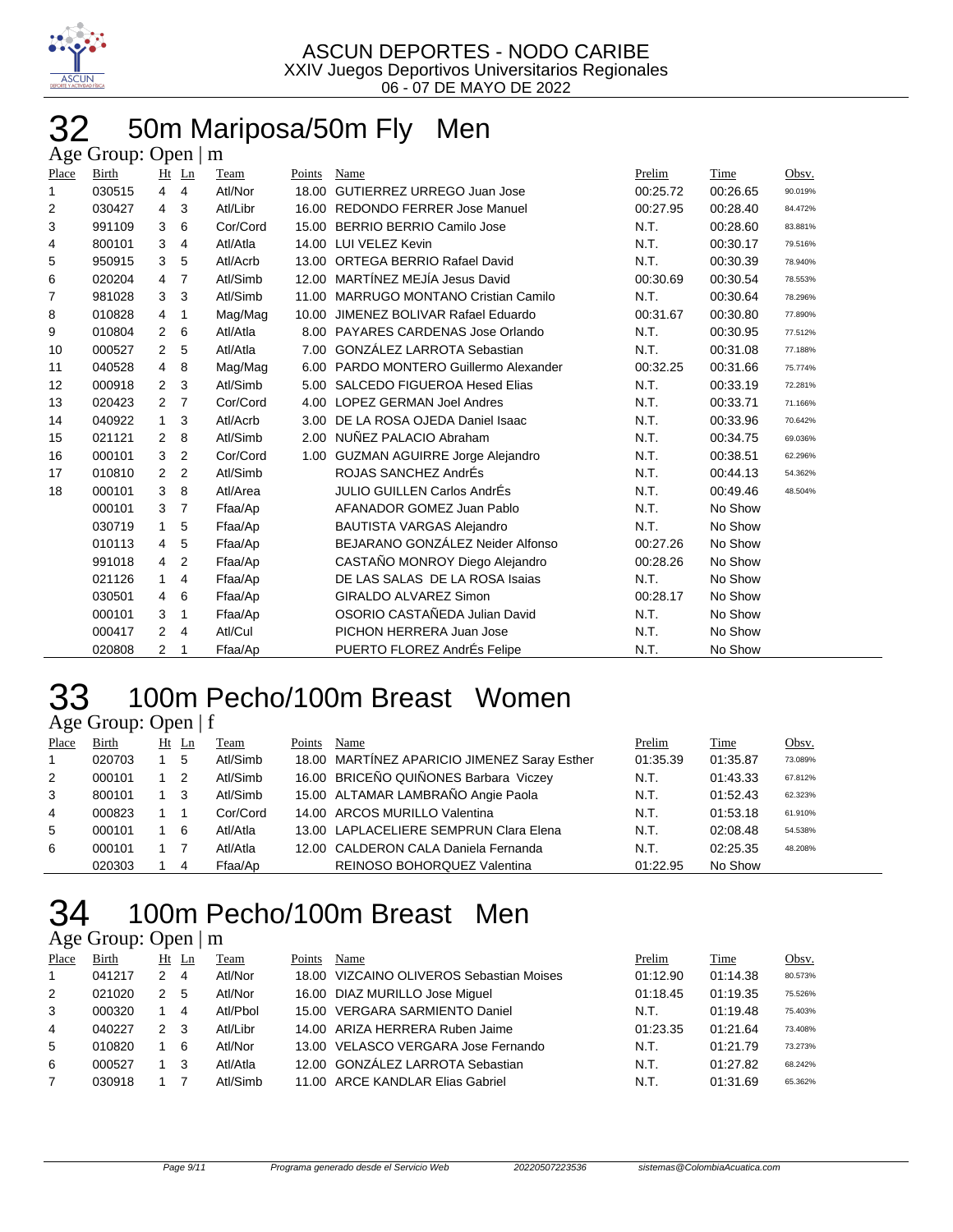

#### ASCUN DEPORTES - NODO CARIBE XXIV Juegos Deportivos Universitarios Regionales

06 - 07 DE MAYO DE 2022

|    |        |               |    | Continuing Event: 34 100m Pecho/100m Breast Age Group: OPEN   M |                                      |          |          |         |
|----|--------|---------------|----|-----------------------------------------------------------------|--------------------------------------|----------|----------|---------|
| 8  | 020423 |               | 2  | Cor/Cord                                                        | 10.00 LOPEZ GERMAN Joel Andres       | N.T.     | 01:32.75 | 64.615% |
| 9  | 980526 | 2 6           |    | Mag/Mag                                                         | 8.00 ARIZA PUENTES Michael Steven    | 01:24.80 | 01:34.21 | 63.613% |
| 10 | 950915 | $\mathcal{P}$ |    | Atl/Acrb                                                        | 7.00 ORTEGA BERRIO Rafael David      | N.T.     | 01:36.14 | 62.336% |
|    | 000101 | 2             | -8 | Atl/Atla                                                        | <b>GARCÍA OSORIO Eder Julian</b>     | N.T.     | No Show  |         |
|    | 000101 | 2             |    | Atl/Atla                                                        | <b>GAVIRIA CARDONA Andres Felipe</b> | N.T.     | No Show  |         |
|    | 031125 | 2 2           |    | Ffaa/Ap                                                         | <b>HIGGINS TRUJILLO Jesus David</b>  | 01:32.53 | No Show  |         |
|    | 000417 |               | 5  | Atl/Cul                                                         | PICHON HERRERA Juan Jose             | N.T.     | No Show  |         |

### 35 200m Comb.Ind/200m Medley Women

|             | Age Group: Open $ f $ |       |      |             |  |
|-------------|-----------------------|-------|------|-------------|--|
| Place Birth |                       | Ht Ln | Team | Points Name |  |

| Place | __<br>вırtn | __<br>Ht<br>$\sim$ | Ln | eam   | 'oınt | Name                                        | <sup>D</sup> relim | ---<br>l'ime | Obsv. |
|-------|-------------|--------------------|----|-------|-------|---------------------------------------------|--------------------|--------------|-------|
|       |             |                    |    | 'Atla | .8.00 | FMPRI IN<br>Elena<br>∴ا ⊂ا'<br>$\mathbf{A}$ | NI<br>.            | ີ ຂຂ         | .1219 |

#### 36 200m Comb.Ind/200m Medley Men Age Group: Open | m

| Place | Birth  | Ht Ln | Team     | Points | Name                                   | Prelim   | Time                | Obsv.   |
|-------|--------|-------|----------|--------|----------------------------------------|----------|---------------------|---------|
|       | 930604 | 5     | Atl/Atla |        | 18.00 FERNANDEZ SARMIENTO Moises David | N.T.     | 02:26.04            | 82.553% |
| 2     | 030427 | 4     | Atl/Libr |        | 16.00 REDONDO FERRER Jose Manuel       | 02:40.89 | 02:39.89            | 75.402% |
| 3     | 010804 | -6    | Atl/Atla |        | 15.00 PAYARES CARDENAS Jose Orlando    | N.T.     | 02:40.76            | 74.994% |
| 4     | 991109 |       | Cor/Cord |        | 14.00 BERRIO BERRIO Camilo Jose        | N.T.     | 02:45.74            | 72.740% |
| 5     | 010828 |       | Mag/Mag  |        | 13.00 JIMENEZ BOLIVAR Jesus Daniel     | N.T.     | 03:05.69            | 64.925% |
|       | 010810 |       | Atl/Simb |        | ROJAS SANCHEZ AndrÉs                   | N.T.     | <b>Disqualified</b> |         |

## 37 4X50m Libre/4X50m Free Women

Age Group: Open | f

| ັ<br>Place | Birth<br>RF03703 | Ht | Ln<br>4 | Team<br>Atl/Simb | Points<br>36.00 | Name<br>Opef Quintero Rodriguez Marla Claudia<br>Opef Altamar LambraÑo Angie Paola<br>Opef Jaramillo Guerra Laura Vanessa<br>Opef BriceNo QuiÑones Barbara Viczey | Prelim<br>N.T. | T.1th.Relay<br>N.T. | T.Team<br>02:42.44 | Obsv.<br>67.717% |
|------------|------------------|----|---------|------------------|-----------------|-------------------------------------------------------------------------------------------------------------------------------------------------------------------|----------------|---------------------|--------------------|------------------|
| 2          | RF03704          |    | 5       | Atl/Acrb         | 32.00           | Opef García Ripoll Laura Vanessa<br>Opef Orozco Mosquera Jennifer Camila<br>Opef Contreras Julio Carla Daniela<br>Opef Cardenas Ahumada Lilian                    | N.T.           | N.T.                | 03:18.95           | 55.290%          |

#### 4X50m Libre/4X50m Free Men Age Group: Open | m

|       | $1.45$ $\sigma$ $\sigma$ $\mu$ $\sigma$ $\sigma$ $\mu$ $\sigma$ $\mu$ |    |                |          |        |                                                                                                                                                         |        |             |          |         |
|-------|-----------------------------------------------------------------------|----|----------------|----------|--------|---------------------------------------------------------------------------------------------------------------------------------------------------------|--------|-------------|----------|---------|
| Place | Birth                                                                 | Ht | $\mathbf{L}$ n | Team     | Points | Name                                                                                                                                                    | Prelim | T.1th.Relay | T.Team   | Obsv.   |
|       | RM03804                                                               |    | 5              | Atl/Nor  | 36.00  | Opem Gutierrez Urrego Juan Jose<br>Opem Velasco Vergara Jose Fernando<br>Opem Vizcaino Oliveros Sebastian Moises<br>Opem Cabas Galindo Ricardo Daniel   | N.T.   | N.T.        | 01:47.58 | 87.219% |
| 2     | RM03807                                                               |    | 6              | Atl/Atla | 32.00  | Opem GonzÁlez Larrota Sebastian<br>Opem Lui Velez Kevin<br>Opem Payares Cardenas Jose Orlando<br>Opem Fernandez Sarmiento Moises David                  | N.T.   | N.T.        | 01:49.17 | 85.949% |
| 3     | RM03803                                                               |    | 4              | Mag/Mag  | 30.00  | Opem Ariza Puentes Michael Steven<br>Opem Jimenez Bolivar Rafael Eduardo<br>Opem Pardo Montero Guillermo Alexander<br>Opem Medina GonzÁlez Oscar Emilio | N.T.   | N.T.        | 01:53.24 | 82.859% |